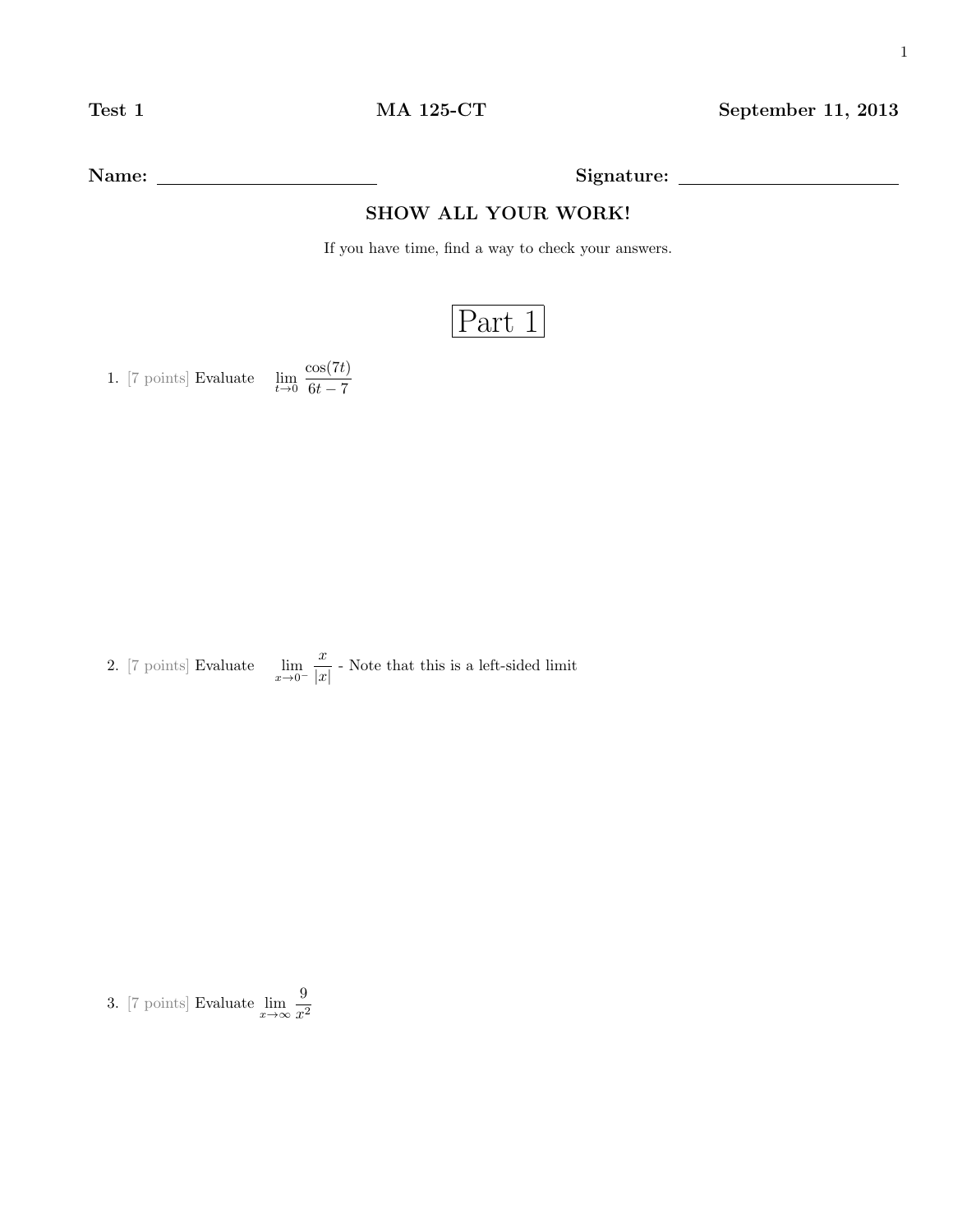4. [7 points] Evaluate 
$$
\lim_{w \to 0} \frac{\sin(9w)}{7w}
$$

5. [7 points] Use the definition of continuity to evaluate [note that your answer must be a number]

 $\lim_{t\to 0} \cos(t + \sin(t))$ 

6. [7 points] For what (numerical) value of the constant  $c$  is the function

$$
f(x) = \begin{cases} x^4 + cx & \text{if } x > -1 \\ cx^2 + x & \text{if } x \le -1 \end{cases}
$$

continuous on  $(-\infty, \infty)$ ? (Justify your answer!)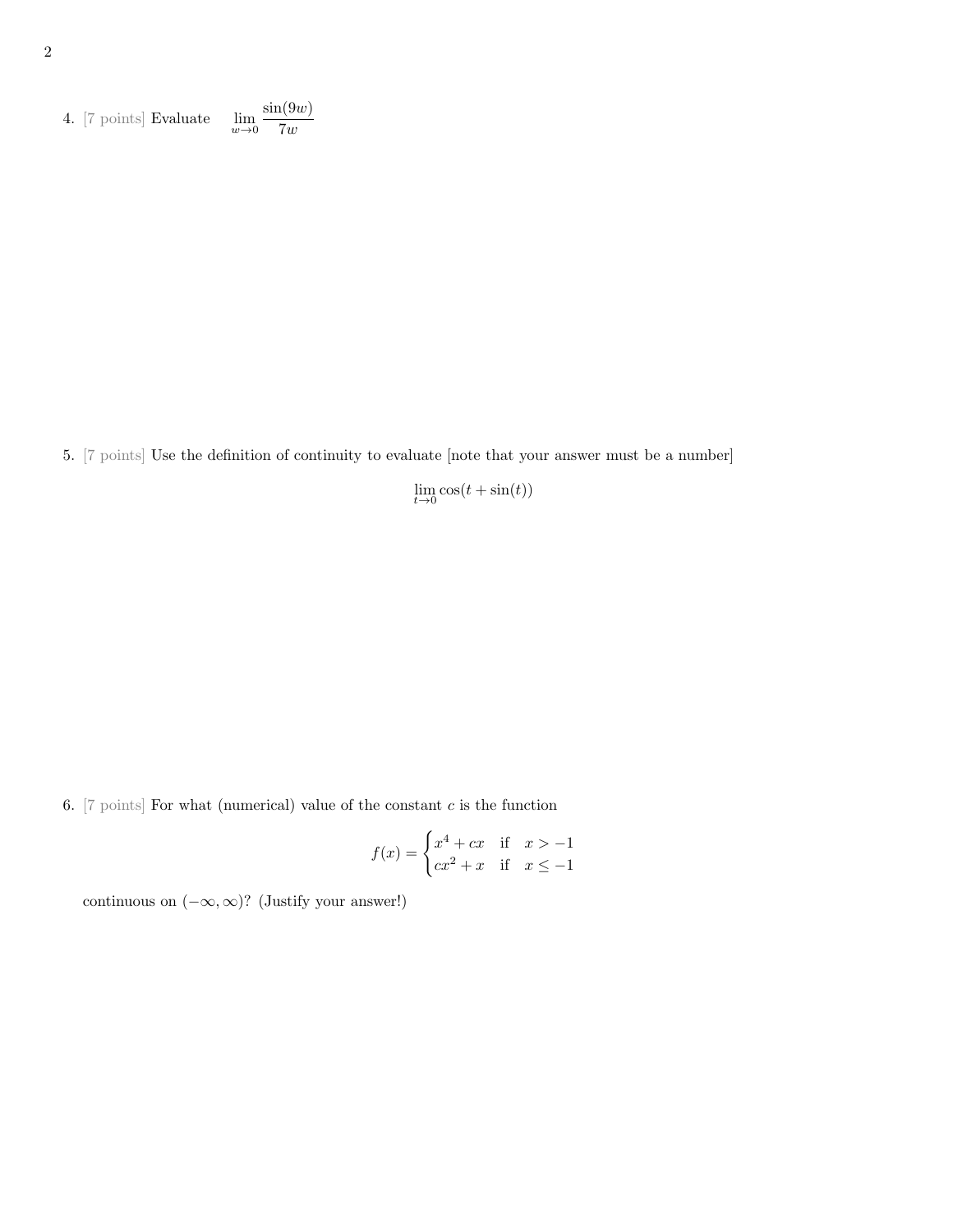## Part 2

1.  $\left[ 12 \text{ points} \right]$  Evaluate the following limits (allow for infinite limits):

(a) 
$$
\lim_{v \to 0} \frac{1 + \cos(v)}{|v|}
$$

(b) 
$$
\lim_{v \to 0} \frac{1 - \cos^2(2v)}{v^2}
$$

2. [21 points] Find all asymptotes (horizontal or vertical) of the function  $y = \frac{2x^2 - 2}{2}$  $\frac{2x}{x^2-x-2}$ .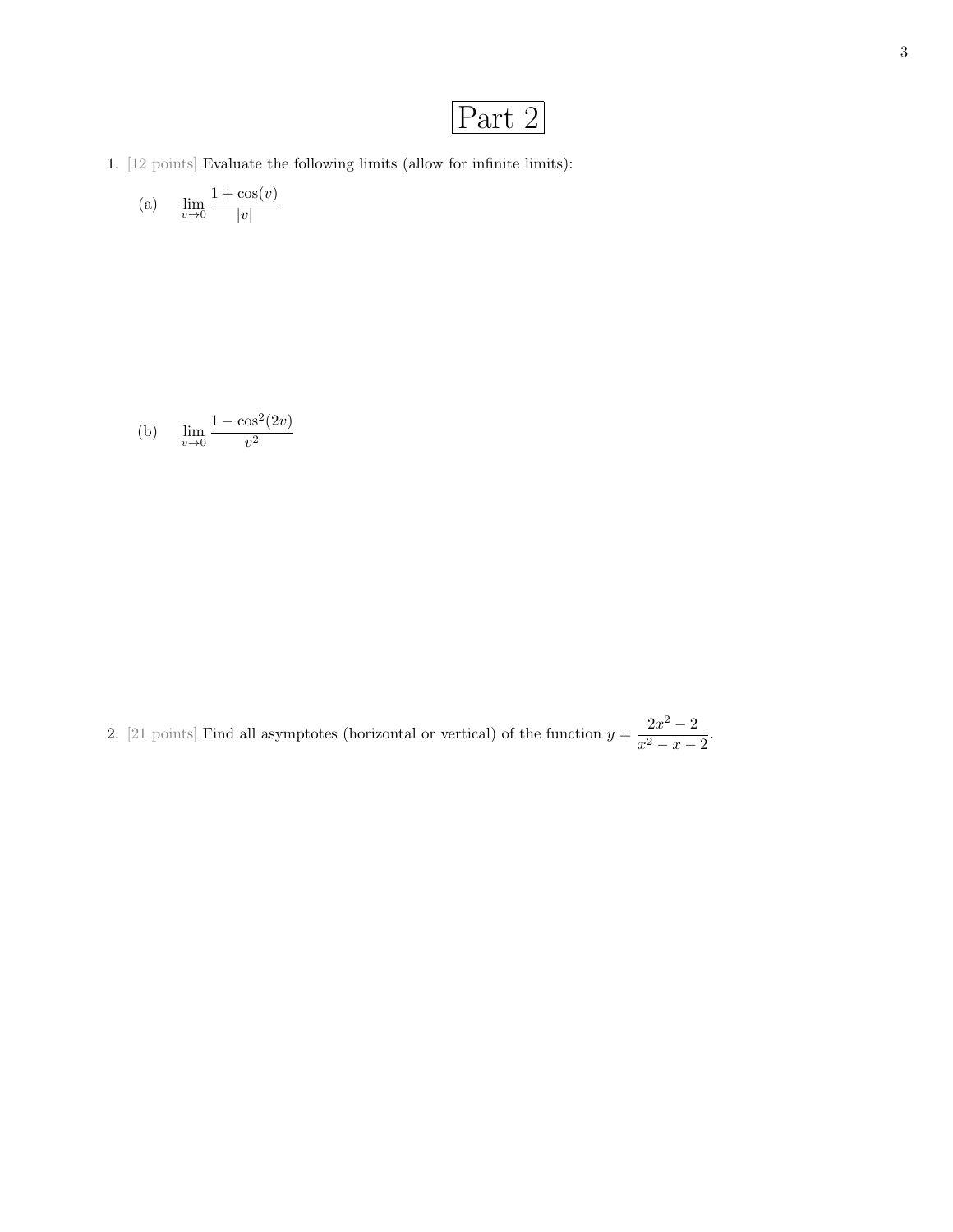3. [8 points] Given the following graph:



(a) Find all vertical asymptotes (if any):

(b) Find all horizontal asymptotes (if any):